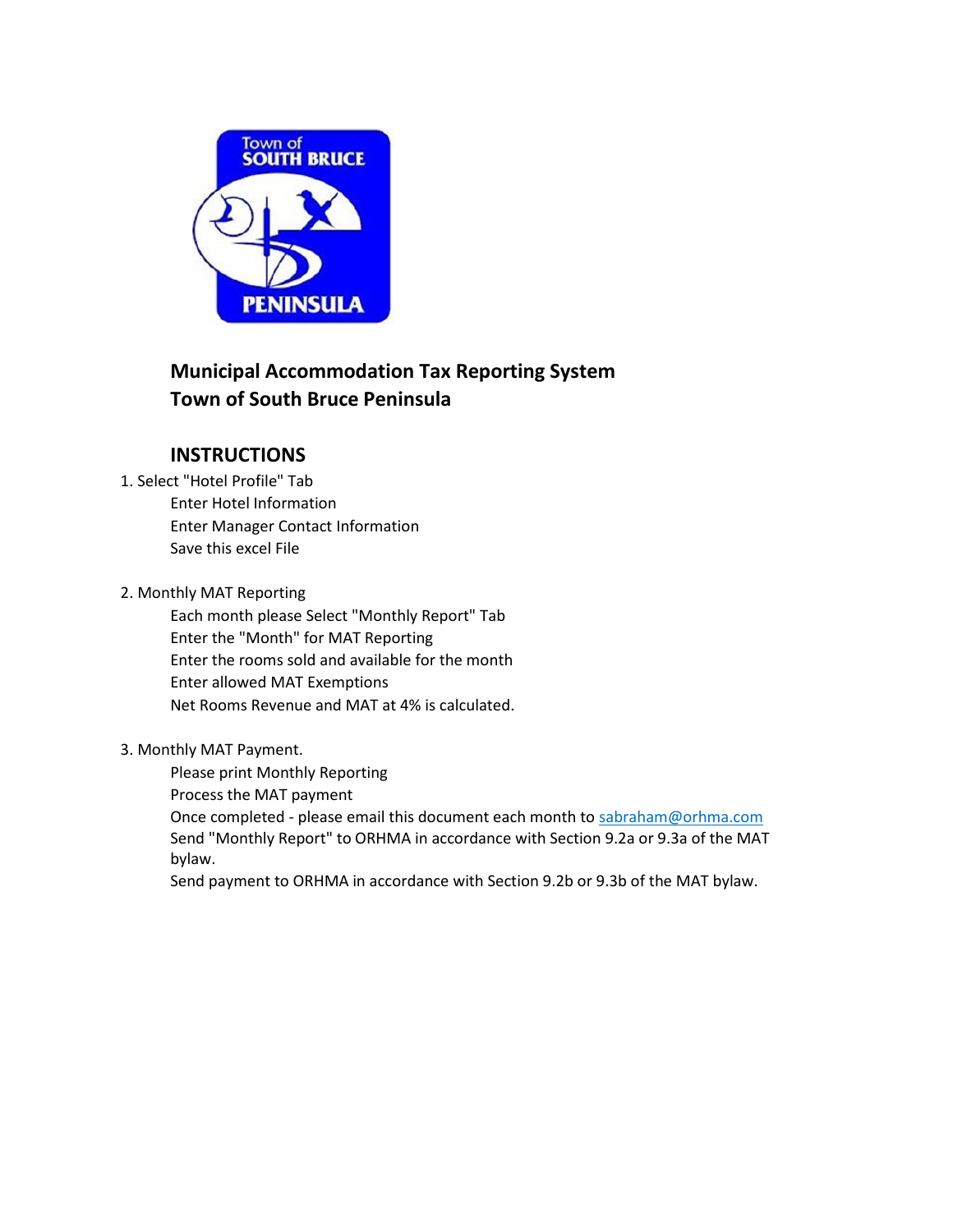

## **Municipal Accommodation Tax Reporting System**

### **Town of South Bruce Peninsula**

| Legal Name:                     |
|---------------------------------|
| <b>Operating Name:</b>          |
| Legal Name of Property Owner:   |
| Property Address:               |
| Mailing Address (if different): |
| <b>Contact Name:</b>            |
| <b>Contact Phone:</b>           |
| <b>Contact Email:</b>           |
| <b>Business Number:</b>         |
| Number of Rooms:                |
| Type of Property:               |